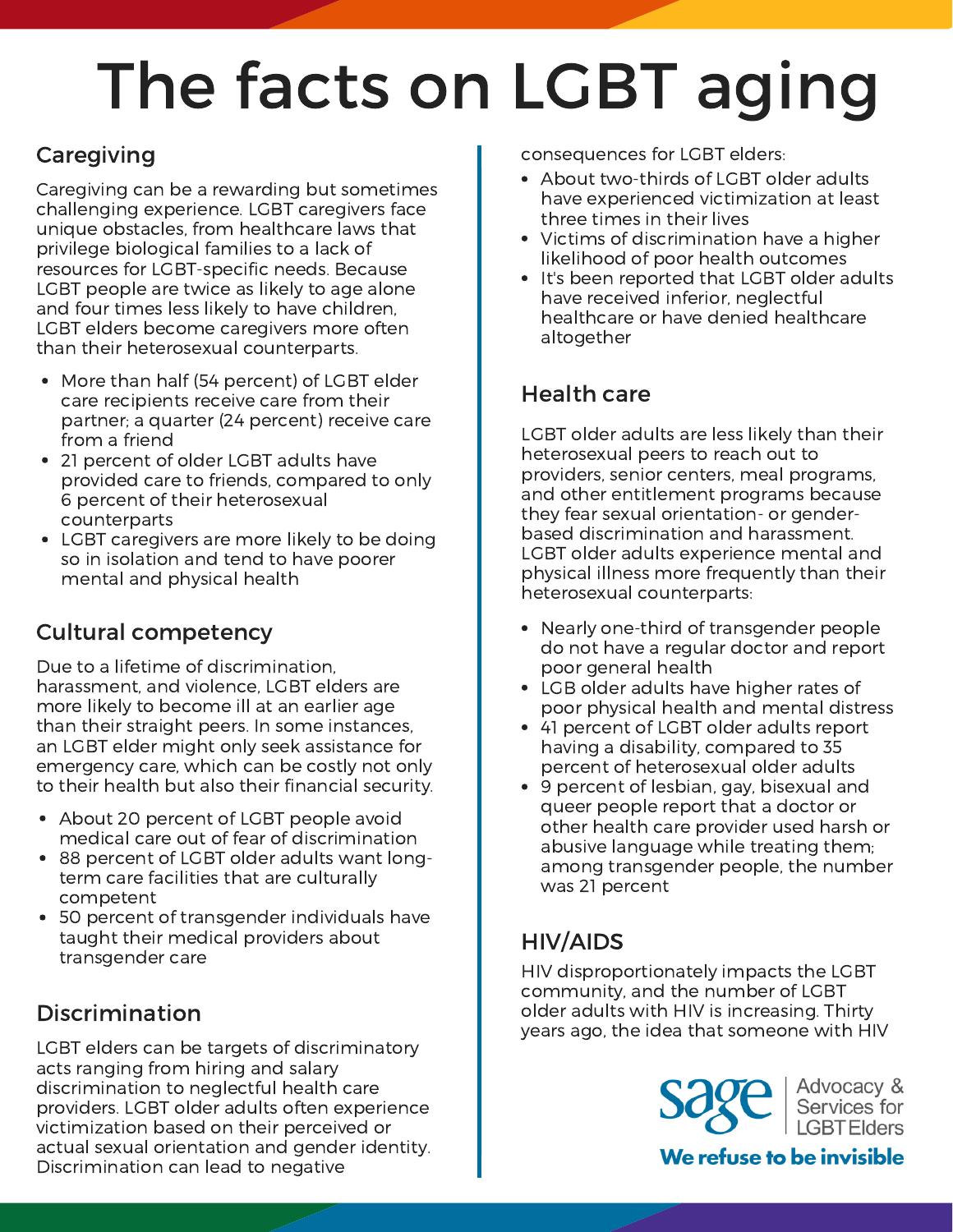# The facts on LGBT aging

would live decades was unimaginable. Now people with HIV are living well into their golden years.

- Half of all HIV-infected Americans are over 50 years old
- Adults 50 and older account for 15 percent of all new HIV/AIDS diagnoses, and 29 percent of all persons living with AIDS
- Researchers estimate more than 50 percent of patients with HIV have an HIVassociated neurocognitive disorder

#### Housing

Older LGBT couples often experience discrimination when seeking rental housing and senior housing. If when they are admitted into a senior housing development or facility, they are frequently discriminated against by property managers, staff, other residents, or service providers, making the experience of living there miserable or even life-threatening.

- 48 percent of LGB couples experience adverse treatment when seeking senior housing; trans individuals experience adverse treatment at even higher rates
- Half the LGBT population lives in states with no laws prohibiting housing discrimination against them
- 34 percent of LGBT older adults fear having to re-closet themselves when seeking senior housing

#### Legal and financial

A host of variables—gender, generation, ethnicity, state of residence, and marital status—make financial decisions especially challenging for LGBT older adults. Ongoing legal discrimination, compounded with a lifetime of challenges, make it harder for LGBT older adults to be financially secure.

- In general, LGBT people are poorer and have fewer financial resources than their heterosexual counterparts
- LGBT people are likelier to be subject to hiring or salary discrimination, makingtheir earnings—and their Social Security payments—lower

Transgender older adults are more likely to experience financial barriers than non-transgender older adults, regardless of age, income, and education.

## LGBT aging

LGBT older people are living vibrant, full lives across the U.S. and around the world. While the U.S. census has never measured how many LGBT people live in America, reports estimate that there are currently around 3 million LGBT adults over age 50. That number is expected to grow to around 7 million by 2030. LGBT older people face unique challenges as we age. LGBT elders are:

- Twice as likely to be single and live alone
- Four times less likely to have children
- Far more likely than our heterosexual peers to have faced discrimination, social stigma, and the effects of prejudice
- More likely, therefore, to face poverty and homelessness, and to have poor physical and mental health

But LGBT older adults are resilient. They were the pioneers who stood up and pushed back at the Stonewall uprising. On the whole, we have gained acceptance and rights that were unimaginable in the dark days when we were labeled criminals, sinners, or mentally ill. We have seen gains in federal rights in the areas of marriage and adoption, and nearly half of states have passed legislation to eradicate discrimination in employment and housing.

#### Social isolation

Accessing safe, friendly services can be difficult for LGBT older adults who do not